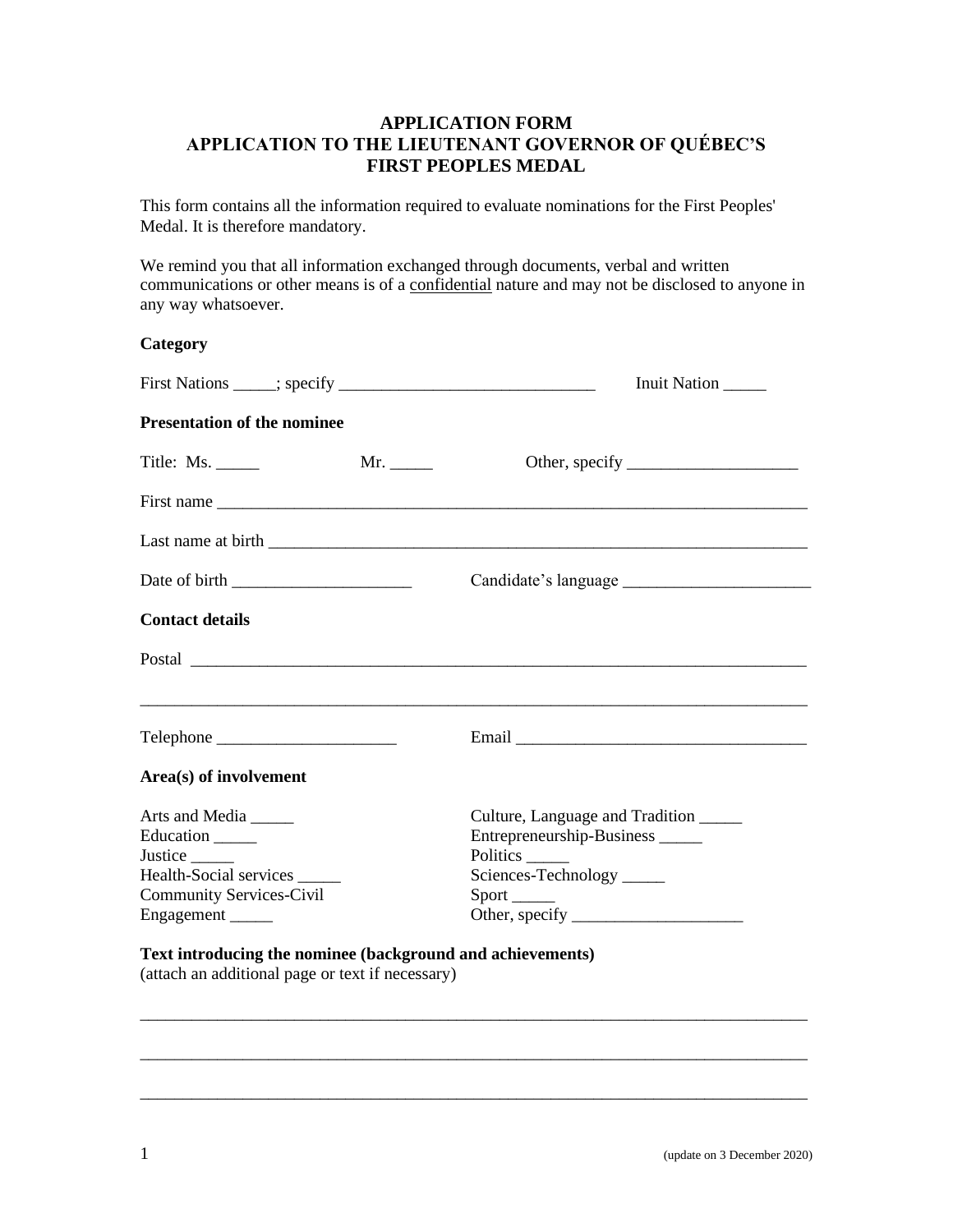| <b>Application presented by</b> |     |                                                                                                                                                                                                                                                                                                                                                                                                             |
|---------------------------------|-----|-------------------------------------------------------------------------------------------------------------------------------------------------------------------------------------------------------------------------------------------------------------------------------------------------------------------------------------------------------------------------------------------------------------|
| Title: Ms.                      | Mr. |                                                                                                                                                                                                                                                                                                                                                                                                             |
|                                 |     |                                                                                                                                                                                                                                                                                                                                                                                                             |
|                                 |     | Last name $\frac{1}{\sqrt{1-\frac{1}{2}}\sqrt{1-\frac{1}{2}}\sqrt{1-\frac{1}{2}}\sqrt{1-\frac{1}{2}}\sqrt{1-\frac{1}{2}}\sqrt{1-\frac{1}{2}}\sqrt{1-\frac{1}{2}}\sqrt{1-\frac{1}{2}}\sqrt{1-\frac{1}{2}}\sqrt{1-\frac{1}{2}}\sqrt{1-\frac{1}{2}}\sqrt{1-\frac{1}{2}}\sqrt{1-\frac{1}{2}}\sqrt{1-\frac{1}{2}}\sqrt{1-\frac{1}{2}}\sqrt{1-\frac{1}{2}}\sqrt{1-\frac{1}{2}}\sqrt{1-\frac{1}{2}}\sqrt{1-\frac{$ |
|                                 |     |                                                                                                                                                                                                                                                                                                                                                                                                             |
|                                 |     |                                                                                                                                                                                                                                                                                                                                                                                                             |
|                                 |     |                                                                                                                                                                                                                                                                                                                                                                                                             |
| <b>Contact details</b>          |     |                                                                                                                                                                                                                                                                                                                                                                                                             |
|                                 |     |                                                                                                                                                                                                                                                                                                                                                                                                             |
|                                 |     |                                                                                                                                                                                                                                                                                                                                                                                                             |
|                                 |     |                                                                                                                                                                                                                                                                                                                                                                                                             |
|                                 |     |                                                                                                                                                                                                                                                                                                                                                                                                             |